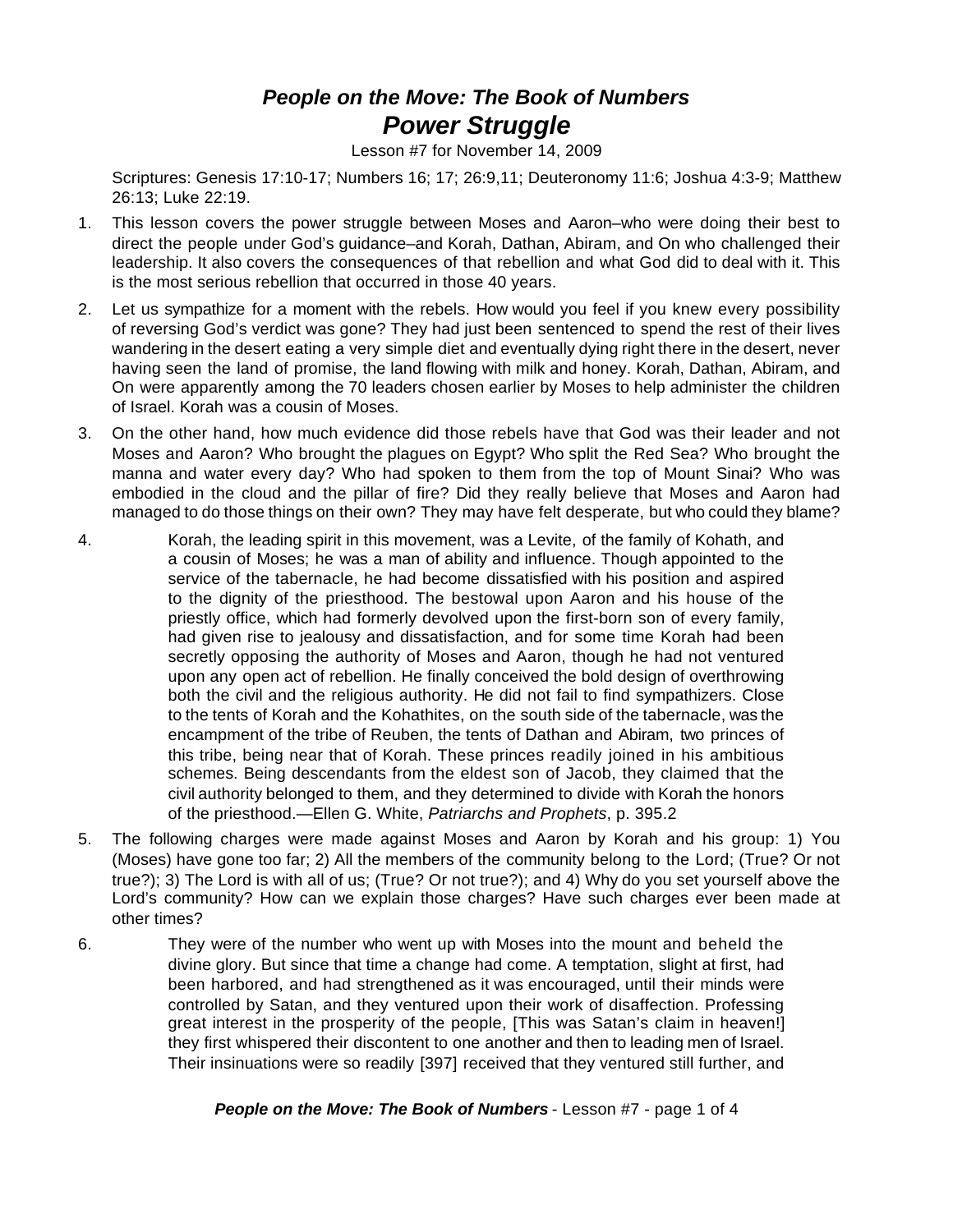## **at last theyreally believed themselves to be actuated by zeal for God.**—Ellen G. White, *Patriarchs and Prophets*, pp. 396.4-397.

- 7. Read Numbers 16:12-14. Notice that Dathan and Abiram first refused to come as Moses directed, and they added their own list of accusations: 1) You (Moses) have brought us out of the fertile land of Egypt to kill us here in the wilderness; 2) Do you also have to lord it over us? 3) You certainly have not brought us into a fertile land or given us fields and vineyards as our possession; and 4) Now you are trying to deceive us. We will not come! Isn't that the way many revolutions have started?
- 8. Here we see Dathan and Abiram likening Egypt to the land of promise. How had they come to such a conclusion? Was it that they could not get beyond the idea that they were going to die in that desert? Egypt was a land of slavery!
- 9. If you had been one of the children of Israel standing there watching the conflict between Moses and Aaron versus Korah, Dathan, and Abiram, with which side would you have sympathized?
- 10. What happened to On? (Numbers 16:1) Did he realize the mistakes they were making and repent? We do not hear anything further about him.
- 11. Read Numbers 16:15-35. Notice that Korah gathered the people around him! Did he really think that he was going to be successful in his bid for authority? Did Moses make up that whole scenario? Or, did God tell him that the earth would open up? How many people heard God speak? (Numbers 16:23) If you heard those words from God, wouldn't you run? How many times had God threatened to destroy all the Israelites? (Exodus 32:9,10; Numbers 11:1; Numbers 14:12; 16:21,45; compare Deuteronomy 9:13; Psalms 106:23) Or, did only Moses and Aaron hear God's voice? Did Moses and Aaron have any ability to make the earth "open up" and "swallow" those individuals? Some have tried to explain that as just an earthquake. But how did it happen to come at exactly the right moment? And why did it swallow up only the rebellious? Did Moses and Aaron have any ability to send fire from heaven to burn up the rest of the 250? Did they have any ability to send the plague to destroy the other 14,700?
- 12. You would think those three miracles would settle forever the issue about who was on God's side? Why do you think God chose that dramatic method for destroying Korah, Dathan, and Abiram?
- 13. Did all of their children and families die in that rebellion? See Numbers 26:9-11. Korah's family was not destroyed, apparently because they were not rebels! See Psalms 42-49, 84-88. Those songs (psalms) were apparently composed by the descendants of Korah. What does that teach us about God's judgments? Korah's son were evidently not a part of the rebellion, and they were preserved. Doesn't this demonstrate that each person will be treated fairly based on his own behavior? On the other hand, the fact that Dathan's and Abiram's families were standing beside them suggests that they were rebels also.
- 14. Notice that Korah was the one who asked his followers to come to the entrance of the tent to face Moses and Aaron. Did he really believe that he was doing God's will? (Numbers 16:19)
- 15. Satan has been in rebellion against God since before this world was created. His original claims included one that suggested that he could run a better government than God's. Incredible as it may seem, although he has been proven wrong in every one of his accusations, Satan believes that at the end of time, he will be able to organize his followers to invade and conquer the new Jerusalem! (*GC* 664) What does that teach us about our ability–no matter how intelligent we may be–to deceive ourselves? Try to image what you would have done and how you would feel if you had been there.
- 16. We have all heard about "ladder climbing." So many people in our world today are doing everything they can to step on and over their competitors to get that corner office or that new position which will give them more authority and power and presumably a better paycheck. How does that kind of ladder climbing fit with your understanding of God's plan and His government?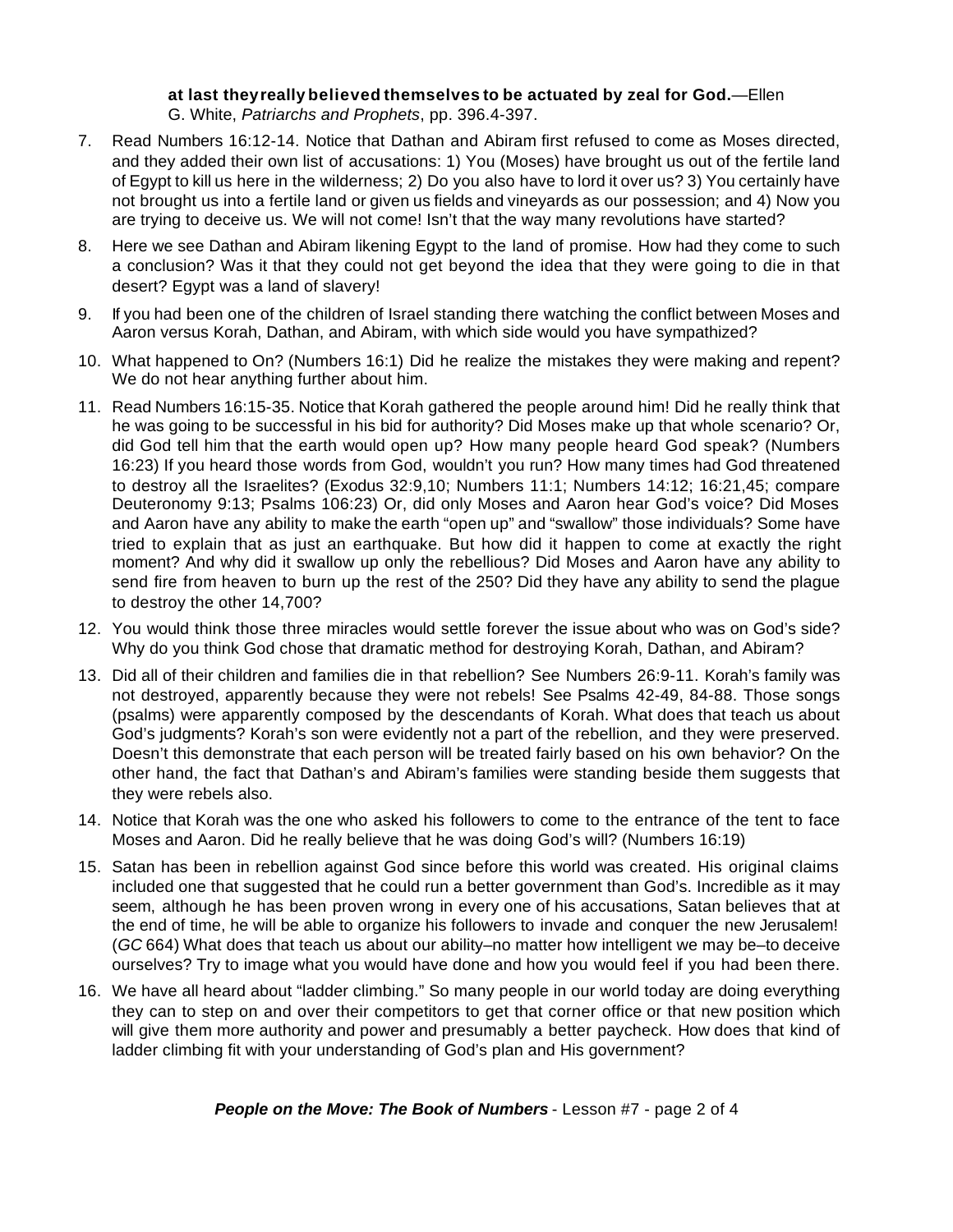- 17. Why do you think the name of Korah is not mentioned in Psalms 106:16-18 when it discusses his rebellion? Was the writer of that psalm trying to be kind to Korah's descendants?
- 18. Despite the fact that Korah, Dathan, Abiram, and most of their descendants had been totally destroyed, the rebellion was not at an end. So, God asked Eleazar, Aaron's son, to collect the fire pans from the 250 princes that had been burned up. From those fire pans he constructed a bronze plate which was used to cover the altar of burnt offering in the courtyard of the tabernacle. Thus, every time any of the children of Israel went to offer a sacrifice, they would be reminded of God's answer to that rebellion.
- 19. Think of some of the other reminders that God has established down through the centuries to teach us important lessons. The Sabbath (Exodus 20:8-11), the gold in the tabernacle which came from conquering the Midianites as a reminder of God's protection (Numbers 31:54), the story of Mary pouring oil over the feet and head of Jesus at Simon's feast (Matthew 26:6-13), and the Lord's Supper with its symbols (Luke 22:19). As human beings living in a very concrete world, do we need those concrete reminders? Why do we need reminders? Or do we?
- 20. God set up two sequential tests to try to demonstrate who was in charge. After the 250 leaders had been consumed by fire and their censors had been gathered to be used in the temple services, was the rebellion over?
- 21. Read Numbers 16:41-50. Imagine complaining that Moses and Aaron had been the ones who had destroyed the rebels the day before! What happened next? Who were those 14,700 people who died? Were they sympathizers of Korah, Dathan, and Abiram? Or was that a general destruction of people because of God's "anger"? After watching the earth open up and fire descend from heaven and burn up the princes, how could those people claim that Moses and Aaron were the ones who caused the death of God's people? Were those people "picketing" Moses and Aaron? How much evidence should have been needed to convince someone that God was the One active?
- 22. Despite that terrible expansion of the rebellion, what did Moses instruct Aaron to do? How do you understand that action by Aaron? Was that a race between Aaron and God's destroying angel? Is there any known physical "plague" that can kill 14,700 people so quickly? What does it mean to "stand between" the living and the dead? (Numbers 16:48) Did the people themselves make any attempt to get away from the plague that was killing people? Was there some kind of line drawn "in the sand" calling for Korah's sympathizers to be on one side while the sympathizers of Moses and Aaron were on the other?
- 23. Apparently, there were still questions in the minds of the people about who should be priests. So, God sent another test. Twelve rods were brought to the temple. Apparently those rods–one from the leader of each tribe of Israel–were taken into the Most Holy Place and placed before the ark of the covenant. The next morning it was discovered that Aaron's rod had not only budded, but had blossomed, and had produced ripe almonds. (Numbers 17:8) Once again, it should have been very clear what God's choice was and that Moses and Aaron had nothing to do with that miracle.
- 24. Do we ever see challenges to God's leadership in our day? How should we respond if we see a church leader sinning or misrepresenting God before His people? Didn't Jesus give us sufficiently clear instructions about how to deal with sinners? (Matthew 18:15-19) Have you ever dared to follow those instructions?
- 25. Paul also had some very clear instructions given through precept and example about how to deal with leadership in the church and in the world. (Acts 23:1-5; Romans 13:1-7) When challenged by the Sanhedrin, Peter and John made it very clear whose side they were on. (Acts 5:27-29) What should we learn about dealing with church leadership from all this?
- 26. Even in the Old Testament, there were repeated examples of challenges to God's leadership. Consider the priests of Baal that met Elijah on Mount Carmel. (1 Kings 18) What about Nathan with

*People on the Move: The Book of Numbers* - Lesson #7 - page 3 of 4